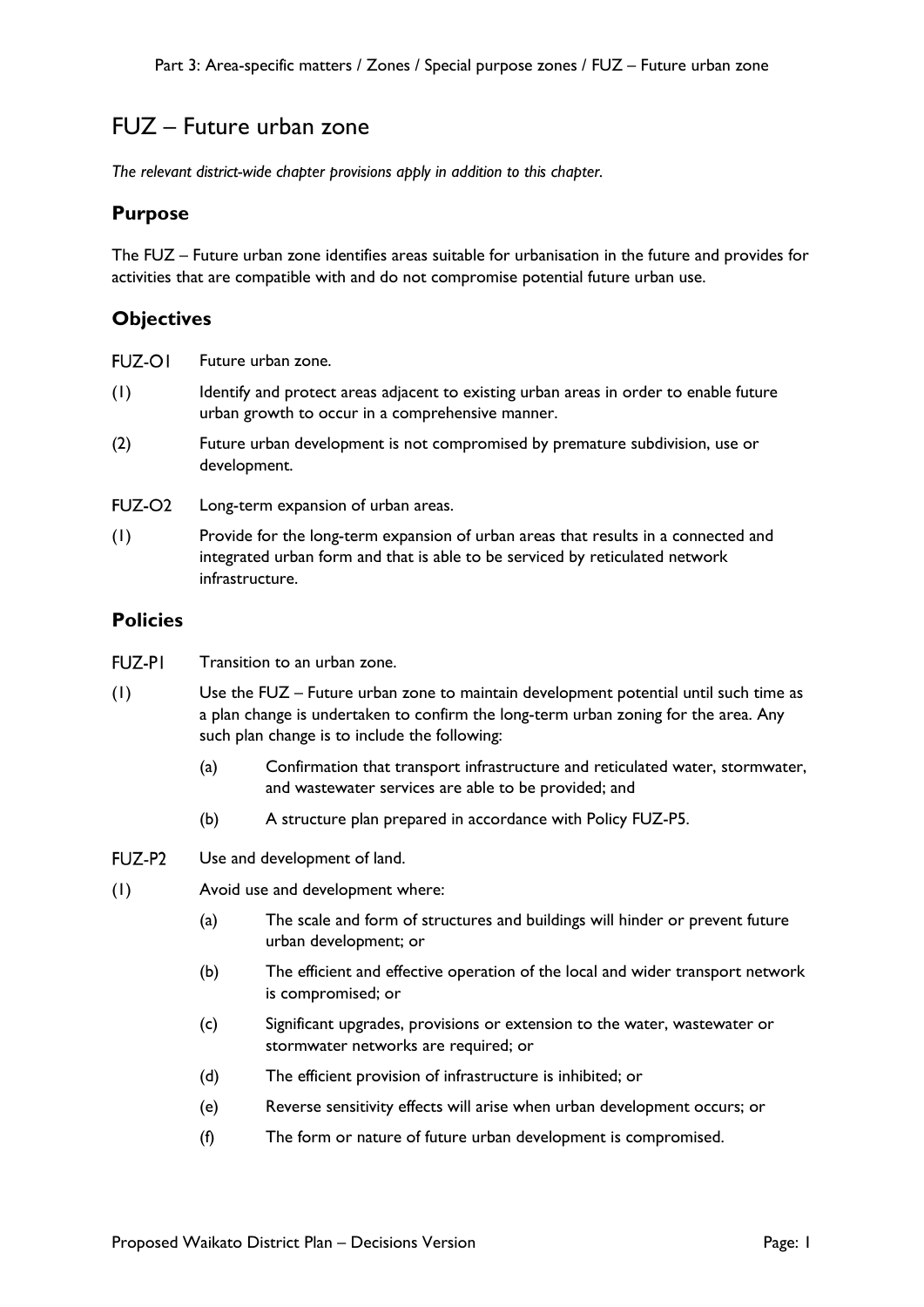#### FUZ-P3 Retain rural character.

- (1) Retain rural character and land uses, residential unit density and character as anticipated in the GRUZ – General rural zone;
	- (a) Enable use and development consistent with the GRUZ General rural zone;
	- (b) Avoid activities where they will compromise future urban development; and
	- (c) Avoid intensive farming, forestry, and extractive industry.

## **Rules**

#### *Land use – activities*

In addition to the activity-specific standards listed below, permitted activities must also comply with all relevant Land-use building standards in this chapter, as well as the standards in Part 2 / Districtwide matters / General district-wide matters.

| <b>FUZ-RI</b>                       | Farming                                                                                         |                                          |
|-------------------------------------|-------------------------------------------------------------------------------------------------|------------------------------------------|
| (I) Activity status: PER            |                                                                                                 | (2) Activity status where compliance not |
| <b>Activity-specific standards:</b> |                                                                                                 | achieved: n/a                            |
| Nil.                                |                                                                                                 |                                          |
| <b>FUZ-R2</b>                       | A home business                                                                                 |                                          |
| (1) Activity status: PER            |                                                                                                 | (2) Activity status where compliance not |
| <b>Activity-specific standards:</b> |                                                                                                 | achieved: DIS                            |
|                                     | (a) It is wholly contained within a building;                                                   |                                          |
|                                     | (b) The storage of materials or machinery                                                       |                                          |
|                                     | associated with the home business is                                                            |                                          |
|                                     | either wholly contained within a building,                                                      |                                          |
|                                     | or where outside, occupies no more than                                                         |                                          |
|                                     | 100m <sup>2</sup> of site area and is located where it                                          |                                          |
|                                     | is not visible from other sites or public                                                       |                                          |
| roads;                              |                                                                                                 |                                          |
|                                     | (c) No more than 2 people who are not                                                           |                                          |
|                                     | permanent residents of the site are                                                             |                                          |
|                                     | employed at any one time;                                                                       |                                          |
|                                     | (d) Unloading and loading of vehicles or the                                                    |                                          |
|                                     | receiving of customers or deliveries only                                                       |                                          |
|                                     | occur after 7:00am and before 7:00pm on                                                         |                                          |
| any day;                            |                                                                                                 |                                          |
|                                     | (e) Machinery can be operated after 7:30am<br>and up to 7:00pm on any day; and                  |                                          |
|                                     |                                                                                                 |                                          |
|                                     | (f) The home business shall not occupy<br>more than 200m <sup>2</sup> in total within buildings |                                          |
|                                     | and outdoor storage areas.                                                                      |                                          |
| <b>FUZ-R3</b>                       | Produce stall                                                                                   |                                          |
| (I) Activity status: PER            |                                                                                                 | (2) Activity status where compliance not |
| <b>Activity-specific standards:</b> |                                                                                                 | achieved: n/a                            |
| Nil.                                |                                                                                                 |                                          |
| <b>FUZ-R4</b>                       | Home stay                                                                                       |                                          |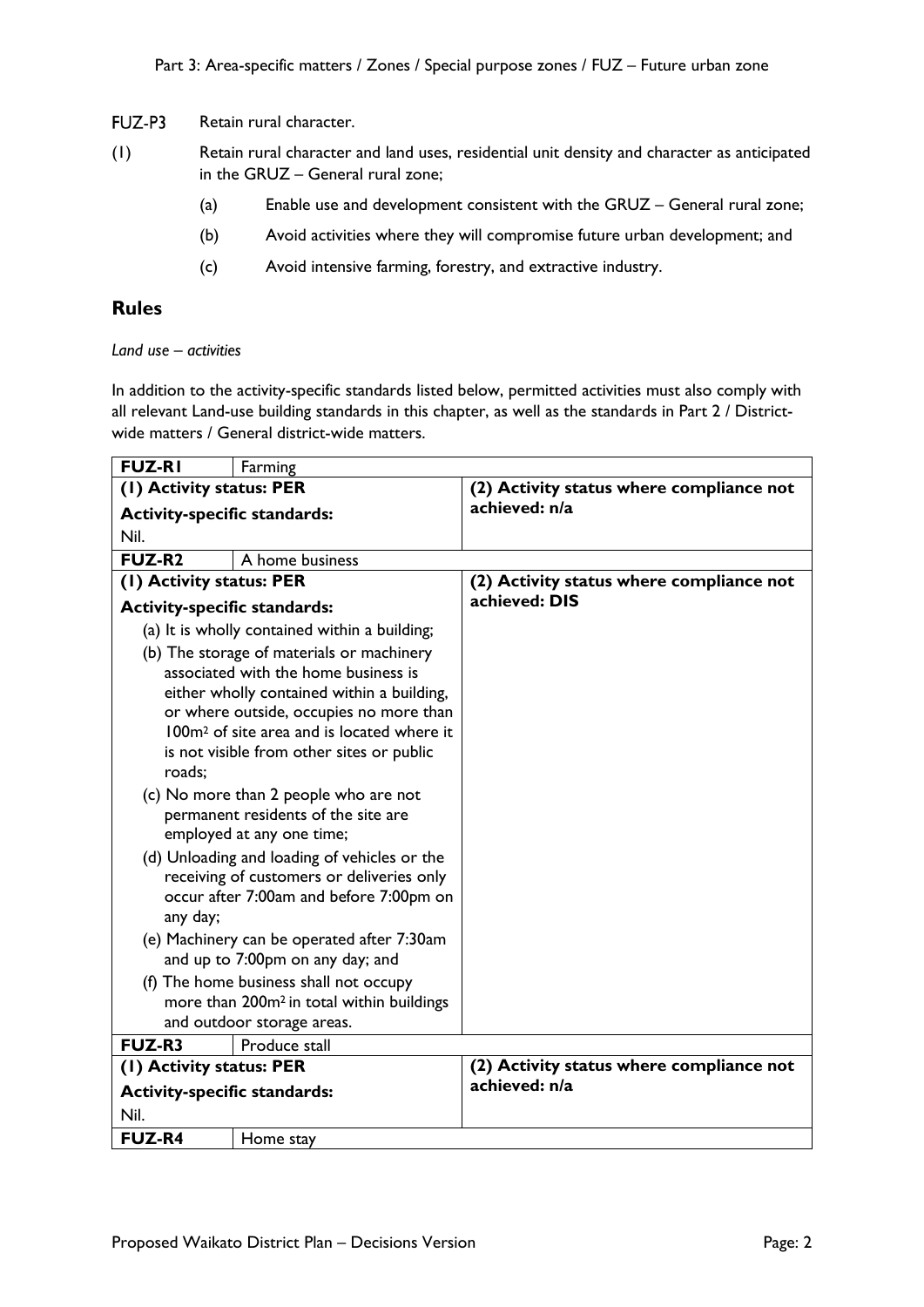| (1) Activity status: PER            |                                                                      | (2) Activity status where compliance not                                      |
|-------------------------------------|----------------------------------------------------------------------|-------------------------------------------------------------------------------|
| <b>Activity-specific standards:</b> |                                                                      | achieved: DIS                                                                 |
|                                     | (a) Have no more than 5 guests.                                      |                                                                               |
| <b>FUZ-R5</b>                       | Equestrian centre                                                    |                                                                               |
| (1) Activity status: PER            |                                                                      | (2) Activity status where compliance not                                      |
| <b>Activity-specific standards:</b> |                                                                      | achieved: n/a                                                                 |
| Nil.                                |                                                                      |                                                                               |
| <b>FUZ-R6</b>                       | Horse training centre                                                |                                                                               |
| (1) Activity status: PER            |                                                                      | (2) Activity status where compliance not                                      |
| <b>Activity-specific standards:</b> |                                                                      | achieved: n/a                                                                 |
| Nil.                                |                                                                      |                                                                               |
| <b>FUZ-R7</b>                       | Visitors' Accommodation                                              |                                                                               |
| (I) Activity status: PER            |                                                                      | (2) Activity status where compliance not                                      |
|                                     |                                                                      | achieved: DIS                                                                 |
| <b>Activity-specific standards:</b> |                                                                      |                                                                               |
|                                     | (a) Have no more than 5 guests; and                                  |                                                                               |
|                                     | (b) Be within a building that was existing as<br>at 17 January 2022. |                                                                               |
| <b>FUZ-R8</b>                       | Residential activity, unless specified below                         |                                                                               |
|                                     |                                                                      |                                                                               |
|                                     |                                                                      | This includes occupation of a single residential unit for short term rental.  |
| (1) Activity status: PER            |                                                                      | (2) Activity status where compliance not                                      |
| <b>Activity-specific standards:</b> |                                                                      | achieved: n/a                                                                 |
| Nil.                                |                                                                      |                                                                               |
| <b>FUZ-R9</b>                       | <b>Conservation activity</b>                                         |                                                                               |
| (1) Activity status: PER            |                                                                      | (2) Activity status where compliance not                                      |
| <b>Activity-specific standards:</b> |                                                                      | achieved: n/a                                                                 |
| Nil.                                |                                                                      |                                                                               |
| <b>FUZ-RIO</b>                      | Childcare                                                            |                                                                               |
| (1) Activity status: PER            |                                                                      | (2) Activity status where compliance not                                      |
| <b>Activity-specific standards:</b> |                                                                      | achieved: DIS                                                                 |
|                                     | (a) Have no more than four non-resident                              |                                                                               |
| children.                           |                                                                      |                                                                               |
| <b>FUZ-RII</b>                      | Forestry where limited to the harvesting of existing forests         |                                                                               |
| (1) Activity status: PER            |                                                                      | (2) Activity status where compliance not                                      |
| <b>Activity-specific standards:</b> |                                                                      | achieved: n/a                                                                 |
|                                     | (a) Be undertaken in accordance with the                             |                                                                               |
|                                     | Resource Management (National                                        |                                                                               |
|                                     | <b>Environmental Standards for Plantation</b>                        |                                                                               |
|                                     | Forestry) Regulations 2017 (NES).                                    |                                                                               |
|                                     | Where compliance is not achieved with                                |                                                                               |
|                                     | the permitted activity standards in the                              |                                                                               |
|                                     | NES, then the activity is subject to the                             |                                                                               |
|                                     | activity status as set out in the NES.                               |                                                                               |
| <b>FUZ-RI2</b>                      |                                                                      | Buildings, structures and sensitive land use within the National Grid Yard on |
| (1) Activity status: PER            | existing sites as of 18 July 2018                                    | (2) Activity status where compliance not                                      |
|                                     |                                                                      | achieved: NC                                                                  |
| <b>Activity-specific standards:</b> |                                                                      |                                                                               |
|                                     | (a) Within National Grid Yard:                                       |                                                                               |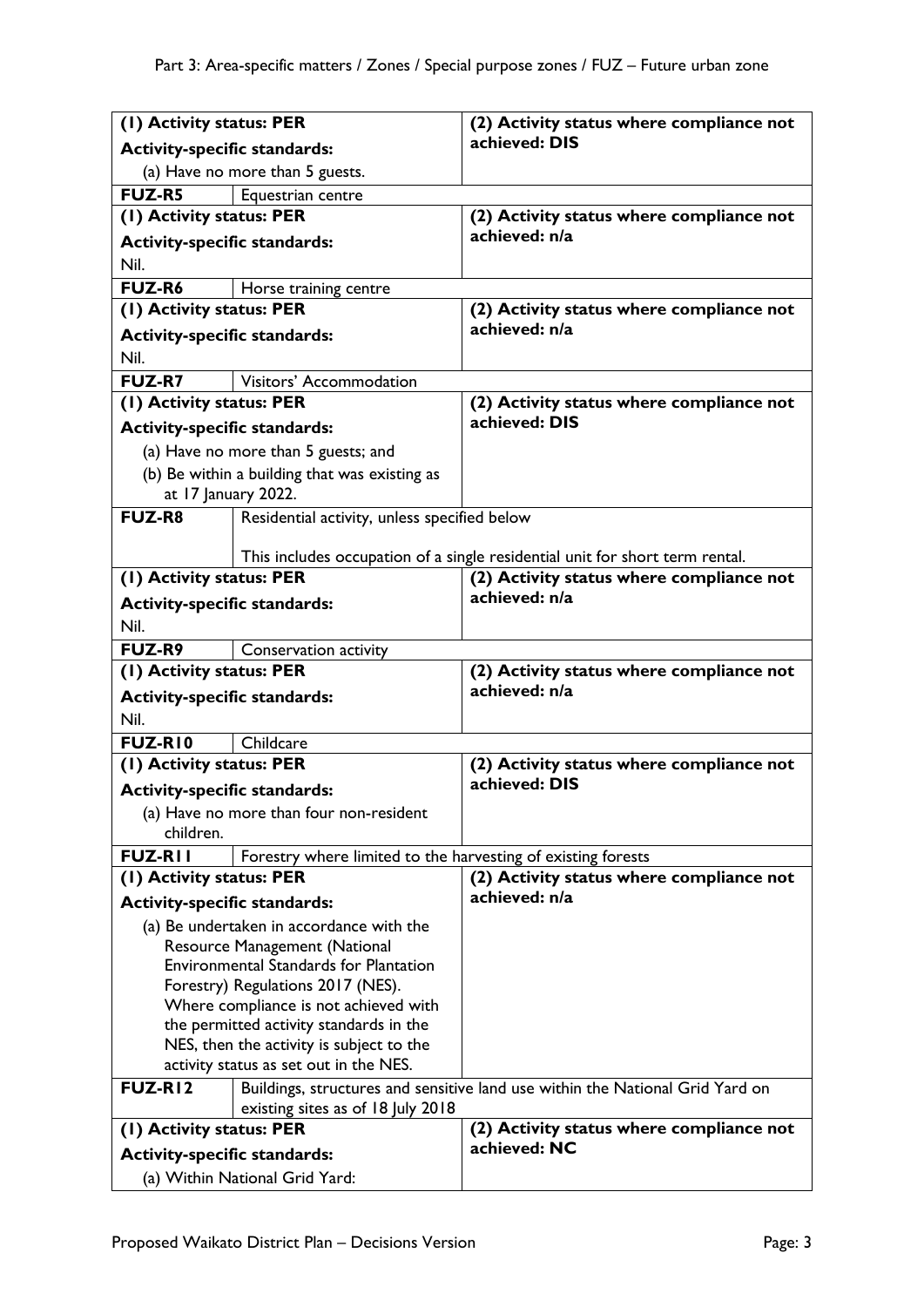| (i) Building alterations and additions to an<br>existing building or structure that |  |
|-------------------------------------------------------------------------------------|--|
| does not involve an increase in the                                                 |  |
| building height or footprint; or                                                    |  |
| (ii) Infrastructure (other than for the                                             |  |
| reticulation and storage of water for                                               |  |
| irrigation purposes) undertaken by a                                                |  |
| network utility operator as defined in                                              |  |
| the Resource Management Act 1991;                                                   |  |
| or                                                                                  |  |
| (iii) Non-habitable buildings or structures                                         |  |
| for farming activities in rural zones<br>including accessory structures and         |  |
| yards for milking/dairy sheds (but not                                              |  |
| including any intensive farming                                                     |  |
| buildings, commercial greenhouses                                                   |  |
| and milking/dairy sheds); or                                                        |  |
| (iv) Non-habitable horticultural buildings;                                         |  |
| or                                                                                  |  |
| (v) Artificial crop protection and support                                          |  |
| structures (excluding commercial                                                    |  |
| greenhouses and Pseudomonas                                                         |  |
| syringae pv. Actinidiae (Psa) disease<br>control structures);                       |  |
| (vi) Fences less than 2.5m in height,                                               |  |
| measured from the natural ground                                                    |  |
| level immediately below the structure;                                              |  |
| and                                                                                 |  |
| (vii) Minor structures associated with                                              |  |
| farming activity that are not situated                                              |  |
| within 12m of the outer visible                                                     |  |
| foundation of any National Grid                                                     |  |
| tower or 10m of the outer visible                                                   |  |
| foundation of a National Grid tower,                                                |  |
| including: fences, gates, stock<br>exclusion structures, cattle-stops,              |  |
| stock underpasses, stock bridges and                                                |  |
| culvert crossings, and drinking water                                               |  |
| supply pipelines, troughs, and water                                                |  |
| storage tanks.                                                                      |  |
| (b) All buildings or structures permitted by<br>Rule FUZ-R12(1)(a) must:            |  |
| (i) Comply with the New Zealand                                                     |  |
| <b>Electrical Code of Practice for</b>                                              |  |
| Electrical Safe Distances 34:2001 ISSN                                              |  |
| 0114-0663 under all National Grid                                                   |  |
| transmission line operating conditions;                                             |  |
| and                                                                                 |  |
| (ii) Locate a minimum 12m from the                                                  |  |
| outer visible foundation of any                                                     |  |
| National Grid support structure<br>foundation and associated stay wire,             |  |
| unless it is:                                                                       |  |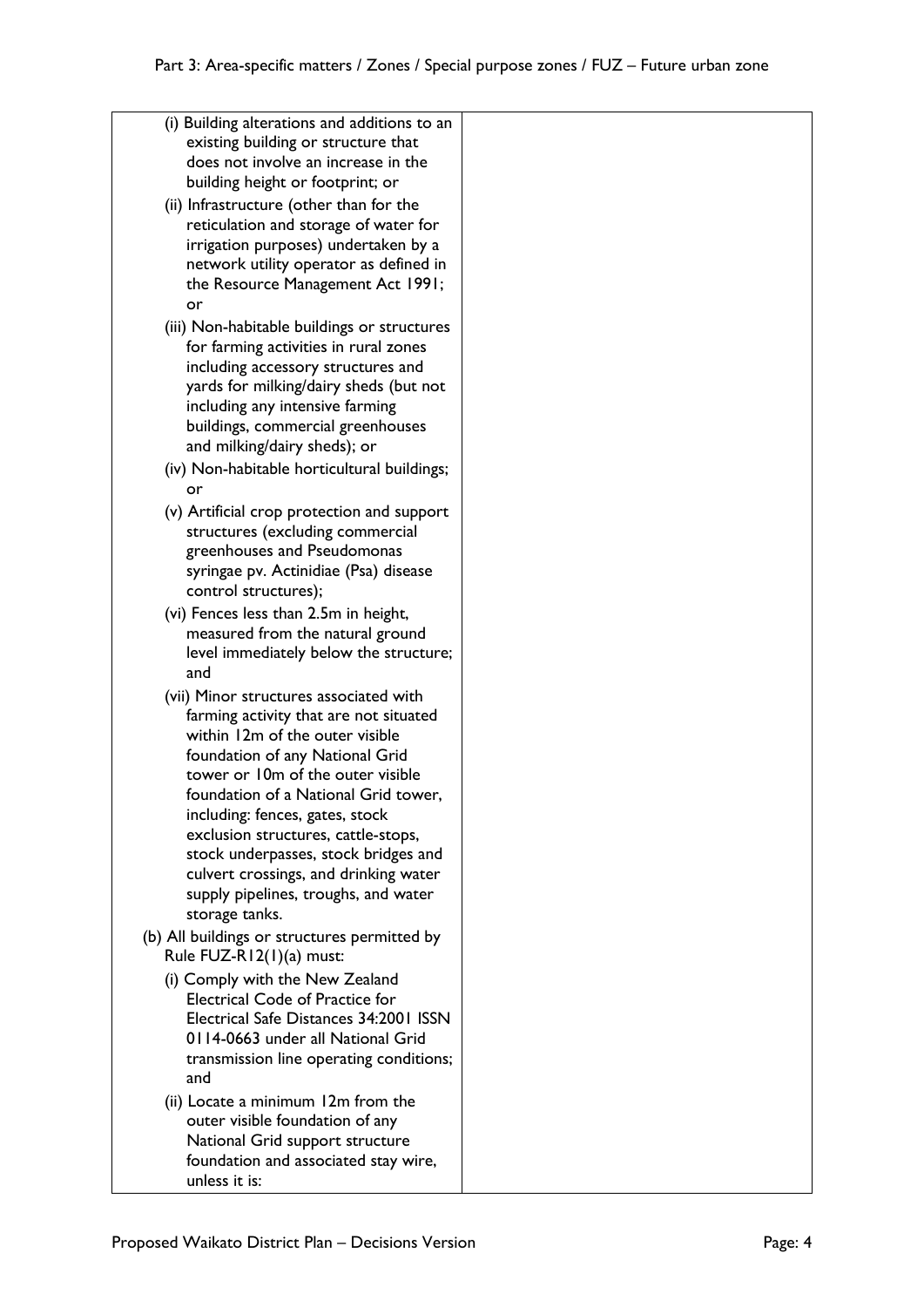| (1) A building or structure where<br>Transpower has given written<br>approval in accordance with clause                                                                                                                                                                                                                                            |                                                                                                                         |
|----------------------------------------------------------------------------------------------------------------------------------------------------------------------------------------------------------------------------------------------------------------------------------------------------------------------------------------------------|-------------------------------------------------------------------------------------------------------------------------|
| 2.4.1 of the NZECP; or<br>(2) Fences less than 2.5m in height,<br>measured from the natural ground<br>level immediately below the<br>structure, and located a minimum<br>of 5m from the nearest National<br>Grid support structure foundation;<br>or                                                                                               |                                                                                                                         |
| (3) Network utilities (other than for<br>the reticulation and storage of<br>water for irrigation purposes) or<br>any part of electricity<br>infrastructure undertaken by a<br>network utility operator as defined<br>in the Resource Management Act<br>1991, that connects to the<br>National Grid; and<br>(iii) Not permanently physically impede |                                                                                                                         |
| existing vehicular access to a National<br>Grid support structure;<br>(c) Artificial crop protection structures and<br>support structures between 8m and 12m<br>from a pole support structure but not a                                                                                                                                            |                                                                                                                         |
| tower and any associated guy wire that:<br>(i) Meet the requirements of the NZECP<br>34:2001 ISSN 0114-0663 for<br>separation distances from the<br>conductor;                                                                                                                                                                                     |                                                                                                                         |
| (ii) Are no higher than 2.5m;<br>(iii) Are removable or temporary, to<br>allow a clear working space of at least<br>12 metres from the pole when<br>necessary for maintenance and<br>emergency repair purposes;                                                                                                                                    |                                                                                                                         |
| (iv) Allow all-weather access to the pole<br>and a sufficient area for maintenance<br>equipment, including a crane.                                                                                                                                                                                                                                |                                                                                                                         |
| <b>FUZ-RI3</b><br>Construction or alteration of a building for a sensitive land use                                                                                                                                                                                                                                                                |                                                                                                                         |
| (1) Activity status: PER                                                                                                                                                                                                                                                                                                                           | (2) Activity status where compliance not                                                                                |
| <b>Activity-specific standards:</b>                                                                                                                                                                                                                                                                                                                | achieved: RDIS                                                                                                          |
| (a) The construction or alteration of a<br>building for a sensitive land use that                                                                                                                                                                                                                                                                  | <b>Council's discretion is restricted to the</b><br>following matters:                                                  |
| complies with all of the following<br>standards:<br>(i) It is set back a minimum of 10m from<br>the centre of line of any electrical                                                                                                                                                                                                               | (a) Effects on the amenity values of the site;<br>(b) The risk of electrical hazards affecting<br>the safety of people; |
| distribution or transmission lines, not<br>associated with the National Grid,                                                                                                                                                                                                                                                                      | (c) The risk of damage to property; and                                                                                 |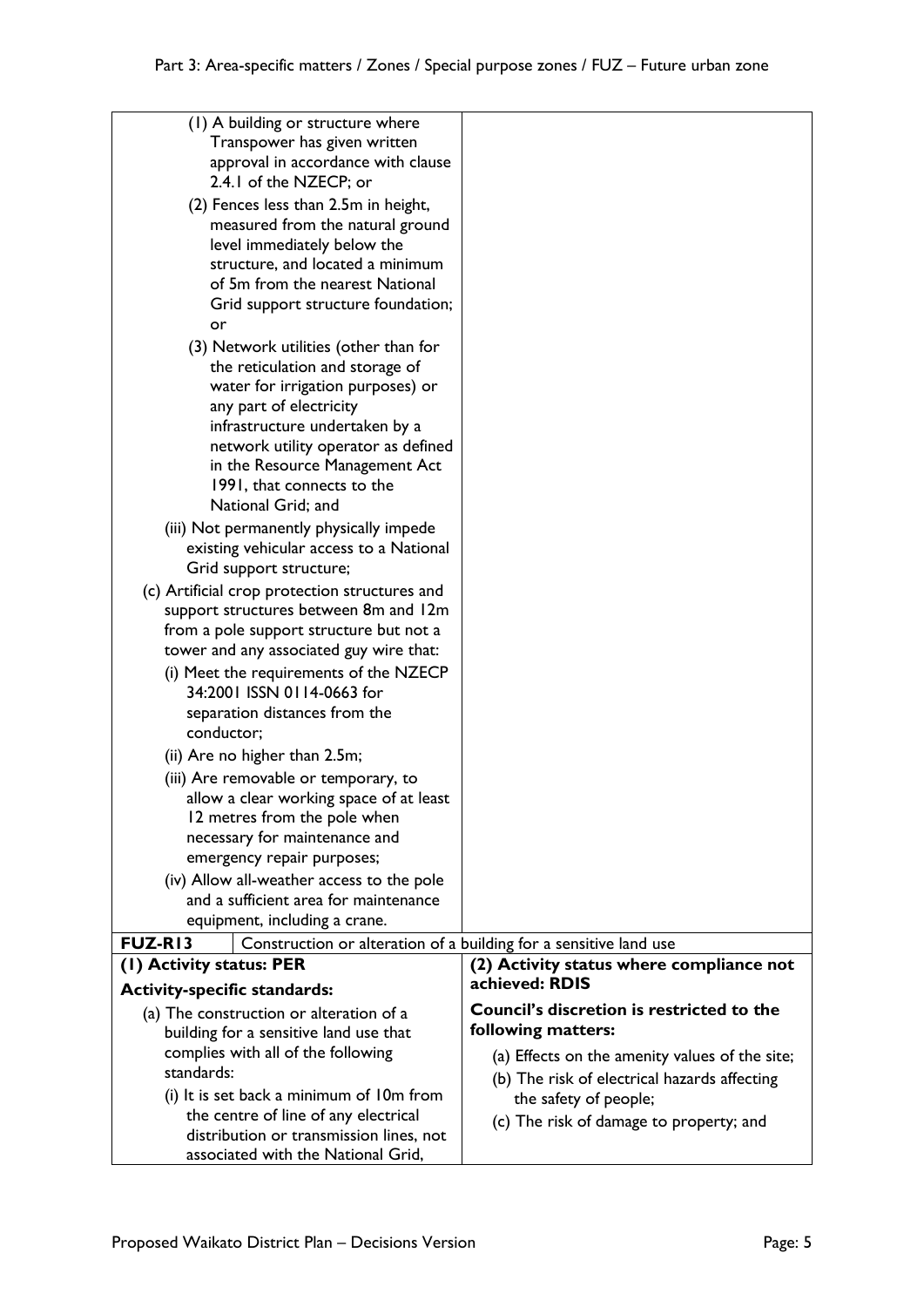| II0kV; or                           | that operate at a voltage of up to                 | (d) Effects on the operation, maintenance<br>and upgrading of the electrical                                                                                             |
|-------------------------------------|----------------------------------------------------|--------------------------------------------------------------------------------------------------------------------------------------------------------------------------|
|                                     | (ii) It is set back a minimum of 12m from          | distribution or transmission lines.                                                                                                                                      |
|                                     | the centre of line of any electrical               |                                                                                                                                                                          |
|                                     | distribution or transmission lines, not            |                                                                                                                                                                          |
|                                     | associated with the National Grid,                 |                                                                                                                                                                          |
|                                     | that operate at a voltage of II0kV or              |                                                                                                                                                                          |
| more.                               |                                                    |                                                                                                                                                                          |
| <b>FUZ-RI4</b>                      |                                                    | Construction or demolition of, or alteration or addition to, a building or                                                                                               |
| (1) Activity status: PER            | structure                                          | (2) Activity status where compliance not                                                                                                                                 |
| <b>Activity-specific standards:</b> |                                                    | achieved: n/a                                                                                                                                                            |
| Nil.                                |                                                    |                                                                                                                                                                          |
| <b>FUZ-RI5</b>                      | <b>Educational facilities</b>                      |                                                                                                                                                                          |
|                                     | FUZ-R15 does not apply to childcare.               |                                                                                                                                                                          |
| (I) Activity status: DIS            |                                                    |                                                                                                                                                                          |
| FUZ-RI6                             | <b>Community facilities</b>                        |                                                                                                                                                                          |
| (I) Activity status: DIS            |                                                    |                                                                                                                                                                          |
| <b>FUZ-RI7</b>                      |                                                    | A dog or cat boarding, daycare, breeding or training establishment                                                                                                       |
| (I) Activity status: DIS            |                                                    |                                                                                                                                                                          |
| <b>FUZ-RI8</b>                      | discretionary or non-complying activity            | Any activity that is not specifically listed as a permitted, controlled, restricted                                                                                      |
| (I) Activity status: DIS            |                                                    |                                                                                                                                                                          |
| FUZ-RI9                             | within the National Grid Yard                      | Any new building for a sensitive land use, or addition to an existing building that<br>involves an increase in the building envelope or height for a sensitive land use, |
| (I) Activity status: NC             |                                                    |                                                                                                                                                                          |
| <b>FUZ-R20</b>                      | <b>National Grid Yard</b>                          | Any change of use of an existing building to a sensitive land use within the                                                                                             |
| (I) Activity status: NC             |                                                    |                                                                                                                                                                          |
| <b>FUZ-R21</b>                      |                                                    | The establishment of any new sensitive land use within the National Grid Yard                                                                                            |
| (I) Activity status: NC             |                                                    |                                                                                                                                                                          |
| <b>FUZ-R22</b>                      |                                                    | Dairy/milking sheds (excluding accessory structures and buildings), commercial                                                                                           |
|                                     |                                                    | greenhouses, Pseudomonas syringae pv. Actinidiae (Psa) disease control                                                                                                   |
|                                     |                                                    | structures, or buildings for intensive farming within the National Grid Yard                                                                                             |
| (I) Activity status: NC             |                                                    |                                                                                                                                                                          |
| <b>FUZ-R23</b>                      | Intensive farming                                  |                                                                                                                                                                          |
| (1) Activity status: NC             |                                                    |                                                                                                                                                                          |
| <b>FUZ-R24</b>                      | Storage, processing or disposal of hazardous waste |                                                                                                                                                                          |
| (I) Activity status: NC             |                                                    |                                                                                                                                                                          |
| <b>FUZ-R25</b>                      | Correctional facility                              |                                                                                                                                                                          |
| (I) Activity status: NC             |                                                    |                                                                                                                                                                          |
| <b>FUZ-R26</b>                      | Quarrying activities                               |                                                                                                                                                                          |
| (I) Activity status: NC             |                                                    |                                                                                                                                                                          |
| <b>FUZ-R27</b>                      | Industrial activity, including rural industry      |                                                                                                                                                                          |
| (I) Activity status: NC             |                                                    |                                                                                                                                                                          |
| <b>FUZ-R28</b>                      | Commercial activity, including rural commercial    |                                                                                                                                                                          |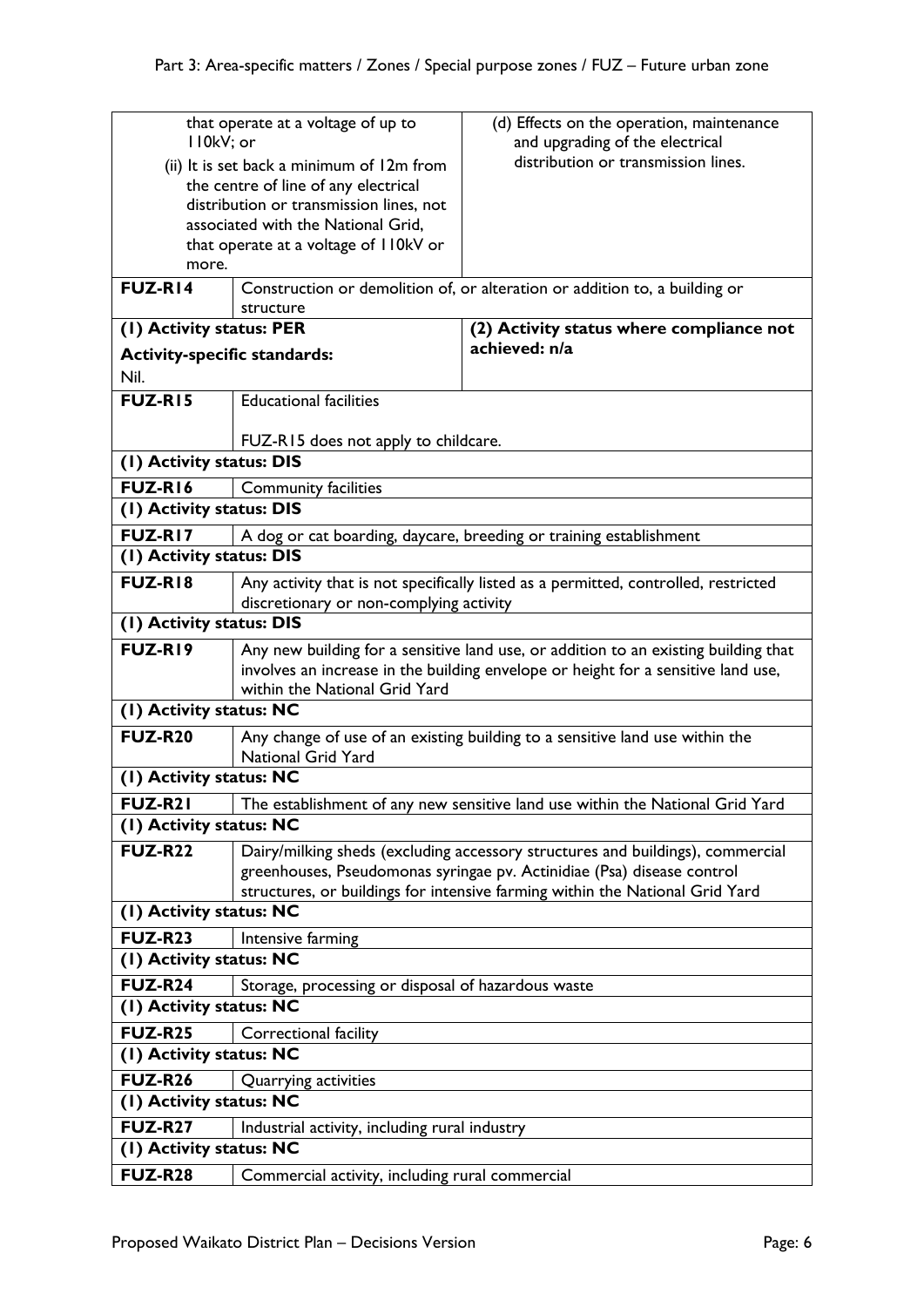| (1) Activity status: NC |                                                                  |
|-------------------------|------------------------------------------------------------------|
| <b>FUZ-R29</b>          | Agricultural and horticultural research facilities               |
| (1) Activity status: NC |                                                                  |
| <b>FUZ-R30</b>          | Motorised sport and recreation                                   |
| (1) Activity status: NC |                                                                  |
| <b>FUZ-R31</b>          | Transport depot;                                                 |
| (1) Activity status: NC |                                                                  |
| <b>FUZ-R32</b>          | Waste management facility                                        |
| (1) Activity status: NC |                                                                  |
| <b>FUZ-R33</b>          | Forestry and afforestation not otherwise provided for in FUZ-R13 |
| (1) Activity status: NC |                                                                  |

*Land use – building*

| <b>FUZ-SI</b>            |                                                                                                                                                                                                                                                                                                                                                                                                                                                                                                                                                                                                                                                                                        | Number of residential units and seasonal worker accommodation within a lot                                                                                                                                                                                                                                                         |
|--------------------------|----------------------------------------------------------------------------------------------------------------------------------------------------------------------------------------------------------------------------------------------------------------------------------------------------------------------------------------------------------------------------------------------------------------------------------------------------------------------------------------------------------------------------------------------------------------------------------------------------------------------------------------------------------------------------------------|------------------------------------------------------------------------------------------------------------------------------------------------------------------------------------------------------------------------------------------------------------------------------------------------------------------------------------|
| (I) Activity status: PER |                                                                                                                                                                                                                                                                                                                                                                                                                                                                                                                                                                                                                                                                                        | (2) Activity status: DIS                                                                                                                                                                                                                                                                                                           |
| <b>Where:</b>            |                                                                                                                                                                                                                                                                                                                                                                                                                                                                                                                                                                                                                                                                                        | <b>Where:</b>                                                                                                                                                                                                                                                                                                                      |
| areas:<br>or             | (a) One residential unit within a Record of<br>Title containing an area less than 40ha;<br>(b) Within a lot Record of Title containing<br>an area of 40ha or more, one additional<br>residential unit is permitted for every<br>additional 40ha of area up to a maximum<br>of three residential units;<br>(c) Any residential unit(s) under FUZ-<br>$SI(1)(a)$ and (b), or seasonal worker<br>accommodation under $FUZ-SI(1)(a)(c)$<br>must not be located within any of the<br>following landscape and natural character<br>(i) Outstanding Natural Feature;<br>(ii) Outstanding Natural Landscape;<br>(iii) Outstanding Natural Character Area;<br>(iv) High Natural Character Area. | (a) A residential unit that complies with<br>$FUZ-SI(1)(a)$ or (b) and is located within<br>an area listed in (d); or<br>(3) Activity status: NC<br><b>Where:</b><br>(a) A residential unit that does not comply<br>with $FUZ-SI(1)(a)$ or (b);<br>(b) Seasonal worker accommodation that<br>does not comply with $FUZ-SI(1)(c)$ . |
| <b>FUZ-S2</b>            | Minor residential units                                                                                                                                                                                                                                                                                                                                                                                                                                                                                                                                                                                                                                                                |                                                                                                                                                                                                                                                                                                                                    |
| (1) Activity status: PER |                                                                                                                                                                                                                                                                                                                                                                                                                                                                                                                                                                                                                                                                                        | (2) Activity status where compliance not                                                                                                                                                                                                                                                                                           |
| <b>Where:</b>            |                                                                                                                                                                                                                                                                                                                                                                                                                                                                                                                                                                                                                                                                                        | achieved: DIS                                                                                                                                                                                                                                                                                                                      |
| Title lot.               | (a) One minor residential unit not exceeding<br>120m <sup>2</sup> gross floor area (excluding<br>accessory buildings) within a Record of                                                                                                                                                                                                                                                                                                                                                                                                                                                                                                                                               |                                                                                                                                                                                                                                                                                                                                    |
|                          | (b) The minor residential unit shall be<br>located on the same Record of Title as<br>an existing residential unit and shall:                                                                                                                                                                                                                                                                                                                                                                                                                                                                                                                                                           |                                                                                                                                                                                                                                                                                                                                    |
|                          | (i) Be located within 100m of the existing<br>residential unit:                                                                                                                                                                                                                                                                                                                                                                                                                                                                                                                                                                                                                        |                                                                                                                                                                                                                                                                                                                                    |
|                          | (ii) Share a single driveway access with<br>the existing residential unit.                                                                                                                                                                                                                                                                                                                                                                                                                                                                                                                                                                                                             |                                                                                                                                                                                                                                                                                                                                    |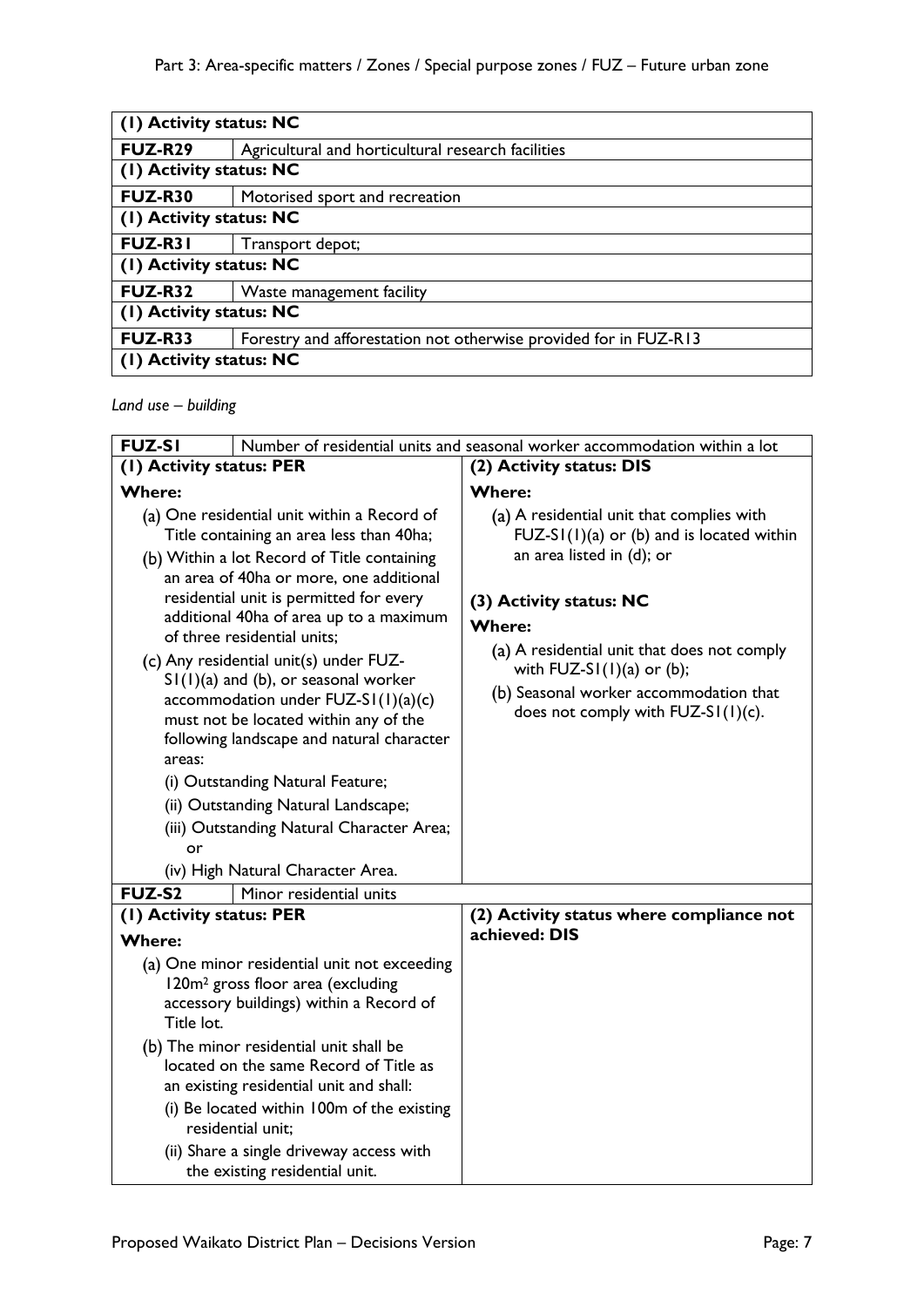|               | (c) Any minor residential unit must not be                                            |                                                                           |
|---------------|---------------------------------------------------------------------------------------|---------------------------------------------------------------------------|
|               | located within any of the following                                                   |                                                                           |
|               | landscape or natural character areas:                                                 |                                                                           |
|               | (i) Outstanding Natural Feature;                                                      |                                                                           |
|               |                                                                                       |                                                                           |
|               | (ii) Outstanding Natural Landscape;                                                   |                                                                           |
|               | (iii) Outstanding Natural Character Area;                                             |                                                                           |
| or            |                                                                                       |                                                                           |
|               | (iv) High Natural Character Area.                                                     |                                                                           |
| <b>FUZ-S3</b> | Building height - general                                                             |                                                                           |
|               | (I) Activity status: PER                                                              | (2) Activity status where compliance not                                  |
| <b>Where:</b> |                                                                                       | achieved: DIS                                                             |
|               | (a) The maximum height of any building or                                             |                                                                           |
|               | structure measured from the natural                                                   |                                                                           |
|               | ground level immediately below that part                                              |                                                                           |
|               | of the structure must not exceed 15m,                                                 |                                                                           |
| except:       |                                                                                       |                                                                           |
|               | (i) The maximum height is 10m where                                                   |                                                                           |
|               | located within 50m of a road or                                                       |                                                                           |
|               | internal boundary;                                                                    |                                                                           |
|               | (ii) For hose drying towers associated                                                |                                                                           |
|               | with emergency service facilities the                                                 |                                                                           |
|               | maximum height is 15m.                                                                |                                                                           |
|               | (b) Chimneys not exceeding Im in width and                                            |                                                                           |
|               | finials shall not exceed a maximum height                                             |                                                                           |
|               | of 17m measured from the natural                                                      |                                                                           |
|               | ground level immediately below the                                                    |                                                                           |
|               | structure, except where located within                                                |                                                                           |
|               | 50m of a road or internal boundary                                                    |                                                                           |
|               | where the maximum height is 12m.                                                      |                                                                           |
|               |                                                                                       |                                                                           |
|               | Advice note: the height of frost fans is subject                                      |                                                                           |
| to FUZ-S4.    |                                                                                       |                                                                           |
| <b>FUZ-S4</b> | Building height – frost fans                                                          |                                                                           |
|               | (1) Activity status: PER                                                              | (2) Activity status where compliance not                                  |
| <b>Where:</b> |                                                                                       | achieved: DIS                                                             |
|               |                                                                                       |                                                                           |
|               | (a) The height of the support structure for a<br>frost fan must not exceed 10.5m; and |                                                                           |
|               |                                                                                       |                                                                           |
|               | (b) The fan blades must not rotate higher                                             |                                                                           |
|               | than 13.5m above natural ground level.                                                |                                                                           |
| <b>FUZ-S5</b> |                                                                                       | Height - buildings, structures and vegetation in a battlefield view shaft |
|               | (I) Activity status: PER                                                              | (2) Activity status where compliance not                                  |
| Where:        |                                                                                       | achieved: DIS                                                             |
|               | (a) The maximum height of any building,                                               |                                                                           |
|               | structure or vegetation within a                                                      |                                                                           |
|               | battlefield view shaft as shown on the                                                |                                                                           |
|               | planning map must not exceed 5m.                                                      |                                                                           |
| FUZ-S6        | Height in relation to boundary                                                        |                                                                           |
|               | (1) Activity status: PER                                                              | (2) Activity status where compliance not                                  |
| Where:        |                                                                                       | achieved: RDIS                                                            |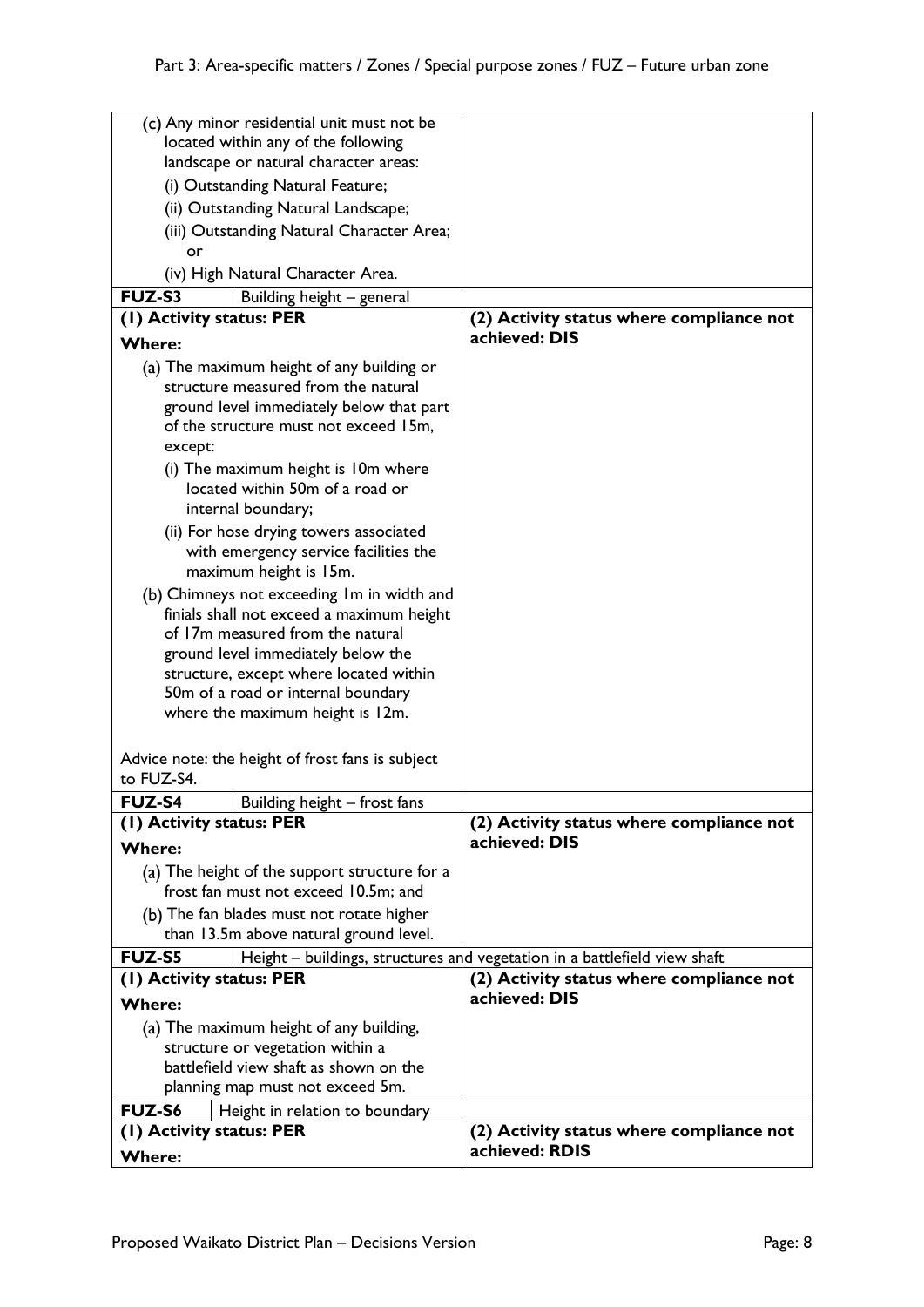| (a) A building or structure (excluding poles<br>or aerials) must not protrude through<br>the height in relation to boundary rising<br>at an angle of 45 degrees commencing at<br>an elevation of 2.5m above ground level<br>at every point of the site boundary. | Council's discretion is restricted to the<br>following matters:<br>(a) Height of the building;<br>(b) Design and location of the building;<br>(c) Admission of daylight and sunlight to the |
|------------------------------------------------------------------------------------------------------------------------------------------------------------------------------------------------------------------------------------------------------------------|---------------------------------------------------------------------------------------------------------------------------------------------------------------------------------------------|
|                                                                                                                                                                                                                                                                  | site and other site;<br>(d) Privacy on any other site; and<br>(e) Amenity values of the locality.                                                                                           |
| <b>FUZ-S7</b><br><b>Building coverage</b>                                                                                                                                                                                                                        |                                                                                                                                                                                             |
| (1) Activity status: PER                                                                                                                                                                                                                                         | (2) Activity status where compliance not                                                                                                                                                    |
| <b>Where:</b>                                                                                                                                                                                                                                                    | achieved: DIS                                                                                                                                                                               |
| (a) The total building coverage must not                                                                                                                                                                                                                         |                                                                                                                                                                                             |
| exceed:                                                                                                                                                                                                                                                          |                                                                                                                                                                                             |
| (i) $2\%$ of the site area or $500m^2$                                                                                                                                                                                                                           |                                                                                                                                                                                             |
| (whichever is larger) for sites smaller<br>than 10ha;                                                                                                                                                                                                            |                                                                                                                                                                                             |
| (ii) 5,000m <sup>2</sup> for sites larger than 10ha.                                                                                                                                                                                                             |                                                                                                                                                                                             |
| (b) $FUZ-S7(1)(a)$ does not apply:                                                                                                                                                                                                                               |                                                                                                                                                                                             |
| (i) To a structure that is not a building; or                                                                                                                                                                                                                    |                                                                                                                                                                                             |
| (ii) Eaves of a building that project less                                                                                                                                                                                                                       |                                                                                                                                                                                             |
| than 750mm horizontally from the<br>exterior wall of the building.                                                                                                                                                                                               |                                                                                                                                                                                             |
| (c) No site coverage limit applies to Artificial<br>Crop Protection Structures that meet<br>the following standards:                                                                                                                                             |                                                                                                                                                                                             |
| (i) Green or black cloth shall be used on<br>vertical faces within 30m of the site<br>boundary;                                                                                                                                                                  |                                                                                                                                                                                             |
| (ii) Green, black or white cloth shall be                                                                                                                                                                                                                        |                                                                                                                                                                                             |
| used on horizontal surfaces.                                                                                                                                                                                                                                     |                                                                                                                                                                                             |
| <b>FUZ-S8</b><br>Building setbacks - all boundaries                                                                                                                                                                                                              |                                                                                                                                                                                             |
| (1) Activity status: PER                                                                                                                                                                                                                                         | (2) Activity status where compliance not                                                                                                                                                    |
| <b>Where:</b>                                                                                                                                                                                                                                                    | achieved: RDIS                                                                                                                                                                              |
| (a) A habitable building located on a Record                                                                                                                                                                                                                     | Council's discretion is restricted to the                                                                                                                                                   |
| of Title less than 1.6ha must be set back a                                                                                                                                                                                                                      | following matters:                                                                                                                                                                          |
| minimum of:                                                                                                                                                                                                                                                      | (a) Effects on rural amenity values;                                                                                                                                                        |
| (i) 7.5m from the road boundary;                                                                                                                                                                                                                                 | (b) Transport network safety and efficiency;                                                                                                                                                |
| (ii) 17.5m from the centre line of an                                                                                                                                                                                                                            | (c) Reverse sensitivity effects; and                                                                                                                                                        |
| indicative road;                                                                                                                                                                                                                                                 | (d) Where the road boundary is with an                                                                                                                                                      |
| (iii) 25m from the boundary of an                                                                                                                                                                                                                                | unformed paper road the likelihood of                                                                                                                                                       |
| adjoining site that is 6ha or more;                                                                                                                                                                                                                              | the road being formed or readily utilised                                                                                                                                                   |
| (iv) 12m from the boundary of an                                                                                                                                                                                                                                 | by the public.                                                                                                                                                                              |
| adjoining site that is less than 6ha;                                                                                                                                                                                                                            |                                                                                                                                                                                             |
| (b) A non-habitable building or structure                                                                                                                                                                                                                        |                                                                                                                                                                                             |
| located on a Record of Title less than                                                                                                                                                                                                                           |                                                                                                                                                                                             |
| 1.6ha must be set back a minimum of:                                                                                                                                                                                                                             |                                                                                                                                                                                             |
| (i) 7.5m from the road boundary;                                                                                                                                                                                                                                 |                                                                                                                                                                                             |
| (ii) 17.5m from the centre line of an<br>indicative road;                                                                                                                                                                                                        |                                                                                                                                                                                             |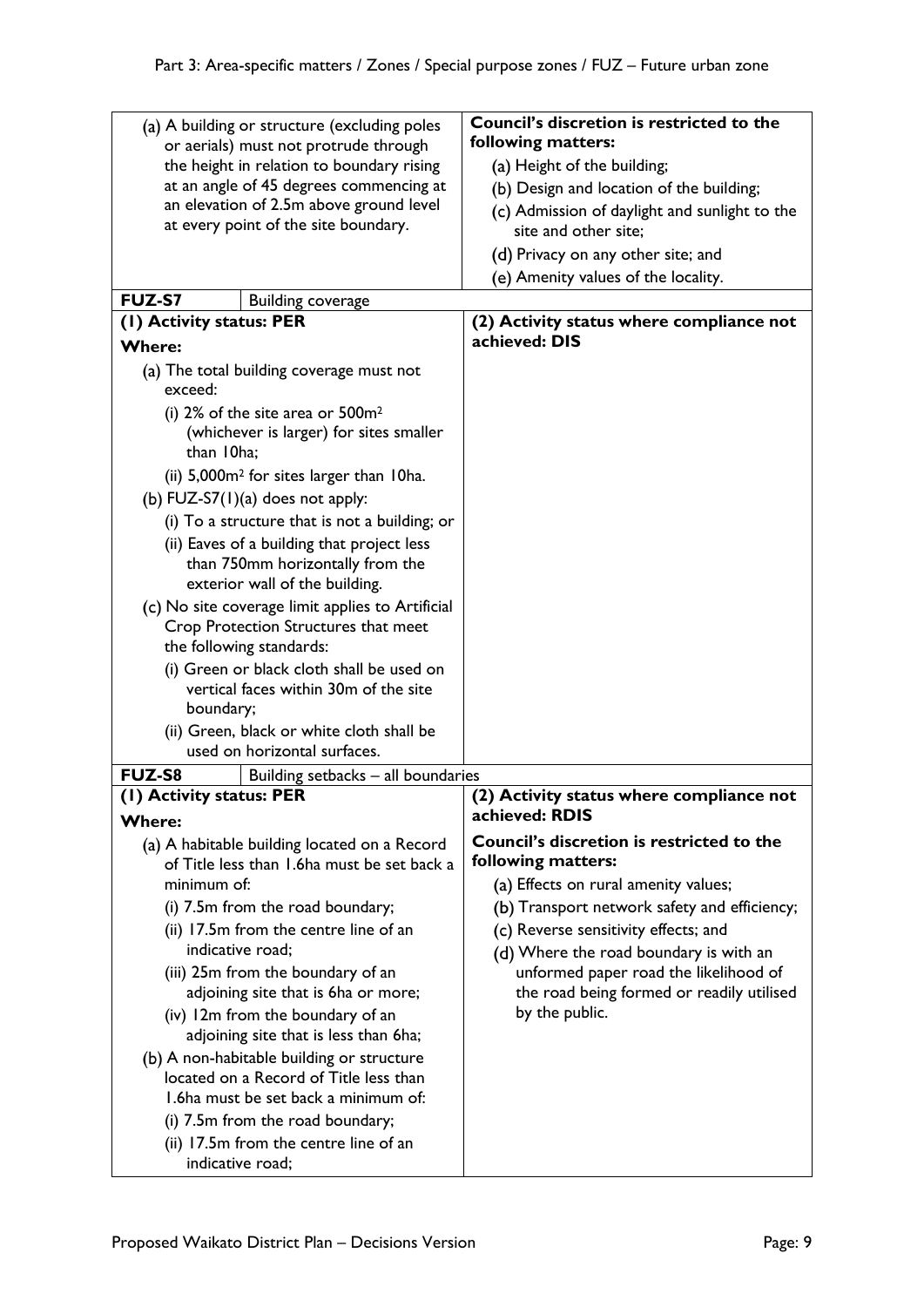| (iii) 12m from every boundary other than                                                  |                                          |
|-------------------------------------------------------------------------------------------|------------------------------------------|
| a road boundary.                                                                          |                                          |
| (c) Standard FUZ-S9(1)(b) does not apply to                                               |                                          |
| fences or structures less than 2m in                                                      |                                          |
| height, retaining walls, poles or aerials.                                                |                                          |
| (d) A habitable building located on a Record<br>of Title 1.6ha or more must be set back a |                                          |
| minimum of:                                                                               |                                          |
| (i) 12m from the road boundary;                                                           |                                          |
| (ii) 22m from the centre line of an<br>indicative road;                                   |                                          |
| (iii) 25m from every boundary other than<br>a road boundary.                              |                                          |
| (e) A non-habitable building or structure                                                 |                                          |
| located on a Record of Title 1.6ha or                                                     |                                          |
| more must be set back a minimum of:                                                       |                                          |
| (i) 12m from the road boundary;<br>(ii) 22m from the centre line of an                    |                                          |
| indicative road;                                                                          |                                          |
| (iii) 12m from every boundary other than                                                  |                                          |
| a road boundary; and                                                                      |                                          |
| (f) Standard FUZ-S8 $(1)(e)$ does not apply to                                            |                                          |
| fences or structures less than 2m in<br>height, retaining walls, poles or aerials.        |                                          |
| FUZ-S9<br>Building setbacks - sensitive land use                                          |                                          |
|                                                                                           |                                          |
| (1) Activity status: PER                                                                  | (2) Activity status where compliance not |
| <b>Where:</b>                                                                             | achieved: DIS                            |
| (a) Any building for a sensitive land use must                                            |                                          |
| be set back a minimum of:                                                                 |                                          |
| (i) 5m from the designated boundary of                                                    |                                          |
| the railway corridor;                                                                     |                                          |
| (ii) 15m from a national route or regional<br>arterial road;                              |                                          |
| (iii) 35m from the designated boundary of<br>the Waikato Expressway;                      |                                          |
| (iv) 200m from an Aggregate Extraction                                                    |                                          |
| Area or Extractive Resource Area                                                          |                                          |
| containing a sand resource;                                                               |                                          |
| (v) 500m from an Aggregate Extraction                                                     |                                          |
| Area or Extractive Resource Area                                                          |                                          |
| containing a rock resource, or a Coal<br>Mining Area;                                     |                                          |
| (vi) 100m from a site in the Tamahere                                                     |                                          |
| Commercial Areas A and C;                                                                 |                                          |
| (vii) 300m from the boundary of buildings                                                 |                                          |
| or outdoor enclosures used for an                                                         |                                          |
| intensive farming activity. This setback                                                  |                                          |
| does not apply to sensitive activities<br>located on the same site as the                 |                                          |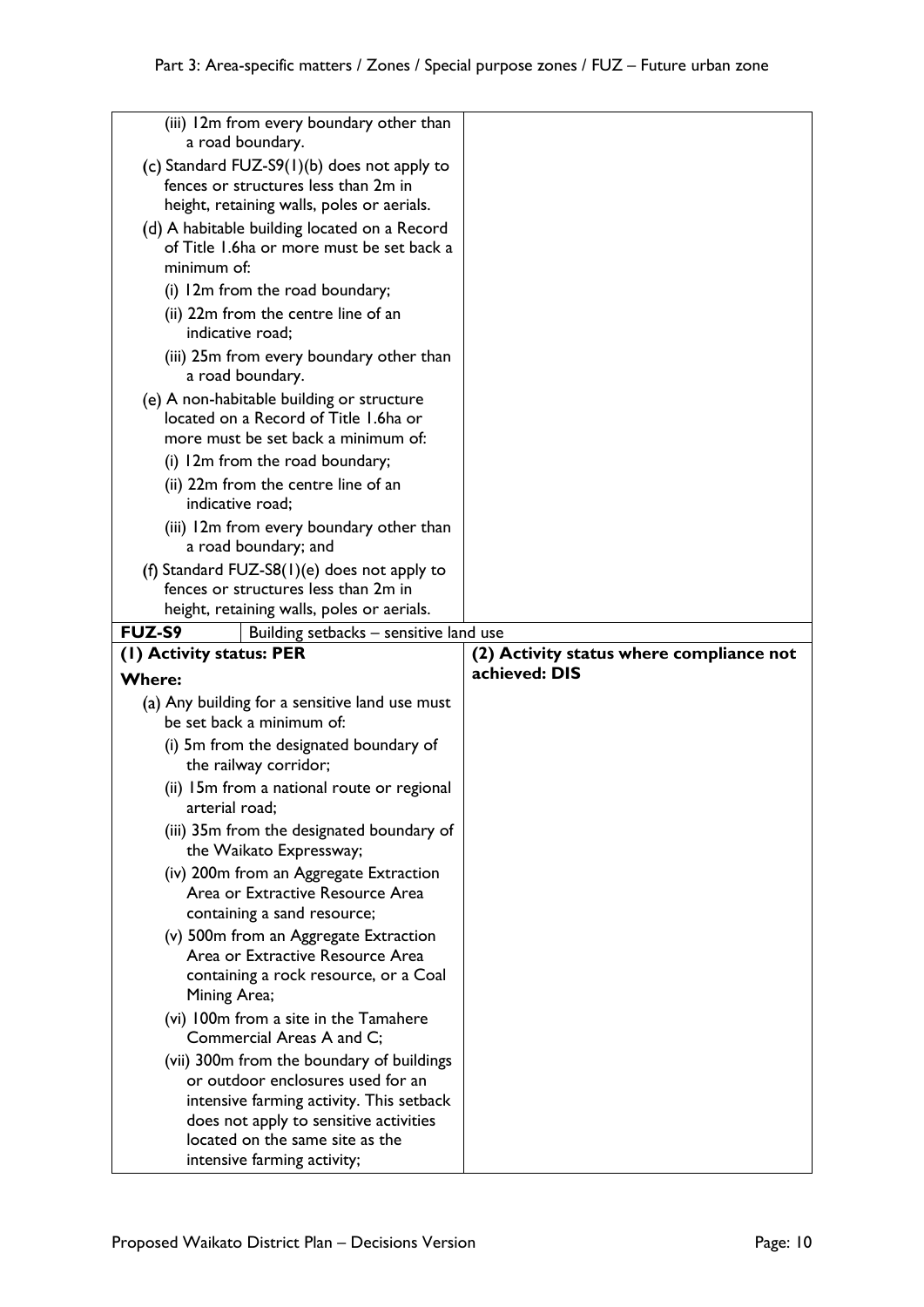| (viii) 300m from oxidation ponds that are                       |                                                              |
|-----------------------------------------------------------------|--------------------------------------------------------------|
| part of a municipal wastewater                                  |                                                              |
| treatment facility on another site;                             |                                                              |
| (ix) 30m from a municipal wastewater                            |                                                              |
| treatment facility where the treatment                          |                                                              |
| process is fully enclosed; and                                  |                                                              |
| (x) Not be located within the Te Uku                            |                                                              |
| wind farm setback shown on the                                  |                                                              |
| planning maps.                                                  |                                                              |
| <b>FUZ-S10</b><br>Building setback - noise sensitive activities |                                                              |
| (1) Activity status: PER                                        | (2) Activity status where compliance not                     |
| <b>Where:</b>                                                   | achieved: RDIS                                               |
|                                                                 |                                                              |
| (a) Construction of, or addition, or                            | <b>Council's discretion is restricted to the</b>             |
| alteration to a building containing a noise                     | following matters:                                           |
| sensitive activity must comply with APPI                        | (a) Internal design sound levels;                            |
| - Acoustic insulation within:                                   | (b) On-site amenity values; and                              |
| (i) 350m of the Huntly Power Station site                       | (c) Potential for reverse sensitivity effects.               |
| boundary; or                                                    |                                                              |
| (ii) The Waikato Gun Club Noise                                 |                                                              |
| Control Boundary.                                               |                                                              |
| <b>FUZ-SII</b><br>Building setback - waterbodies                |                                                              |
| (1) Activity status: PER                                        | (2) Activity status where compliance not                     |
|                                                                 | achieved: RDIS                                               |
| <b>Where:</b>                                                   |                                                              |
| (a) A building other than provided for under                    | Council's discretion is restricted to the                    |
| Standards $FUZ-S11(1)(b)$ and (c) must be                       | following matters:                                           |
| set back a minimum of:                                          | (a) Effects on the landscape, ecological,                    |
| (i) 32m from the margin of any lake with                        | cultural and recreational values of the                      |
|                                                                 |                                                              |
| a size of 8ha or more;                                          | adjacent water body;                                         |
|                                                                 | (b) Adequacy of erosion and sediment                         |
| (ii) 32m from the margin of any wetland;                        | control measures;                                            |
| (iii) 32m from the bank of a river with an                      |                                                              |
| average width of 3m or more, other                              | (c) The functional or operational need for                   |
| than the Waikato River and Waipa                                | the building to be located close to the                      |
| River;                                                          | waterbody;                                                   |
| (iv) 37m from a bank of the Waikato                             | (d) Effects on public access to the                          |
| River and Waipa River;                                          | waterbody;                                                   |
| (v) 12m from the bank of any river with                         | (e) Effects on rural character and amenity.                  |
| an average width of 3m or less;                                 |                                                              |
| (vi) 12m from the margin of any lake with                       |                                                              |
| a size of less than 8ha;                                        |                                                              |
| (vii) 32m from mean high water springs                          |                                                              |
| (b) A public amenity building, or maimai used                   |                                                              |
| for temporary waterfowl hunting                                 |                                                              |
| purposes, of up to 25m <sup>2</sup> in size;                    |                                                              |
|                                                                 |                                                              |
| (c) A pump shed (public or private) set back                    |                                                              |
| a minimum of 5m from any waterbody.                             |                                                              |
| <b>FUZ-SI2</b>                                                  | Building setback - Te Kauwhata Environmental Protection Area |
| (I) Activity status: PER                                        | (2) Activity status where compliance not                     |
| <b>Where:</b><br>(a) Any building must be set back a minimum    | achieved: DIS                                                |